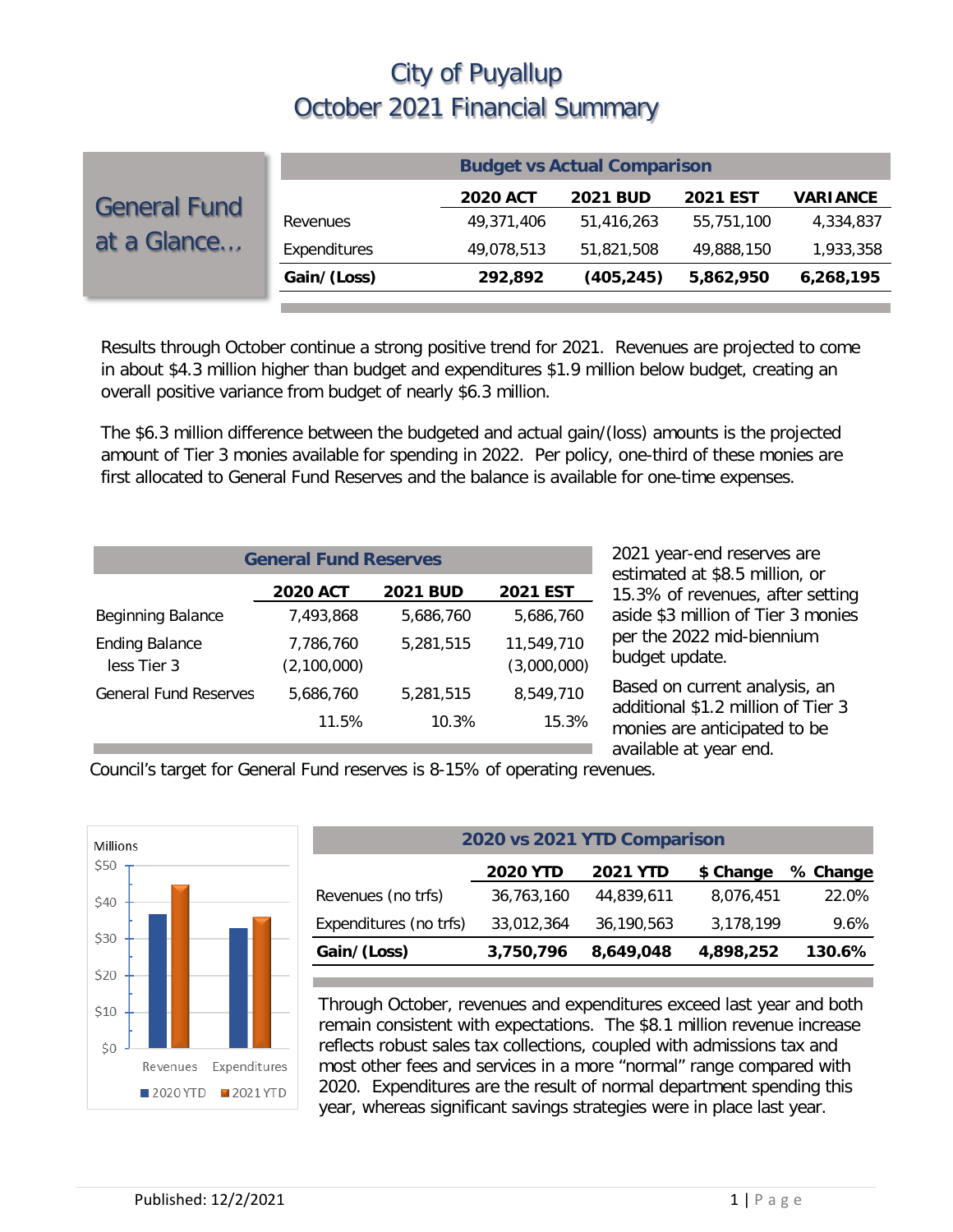| <b>General Fund Revenues by Type (excluding transfers)</b> |                 |                 |                 |                 |          |  |
|------------------------------------------------------------|-----------------|-----------------|-----------------|-----------------|----------|--|
|                                                            | <b>2021 BUD</b> | <b>2021 YTD</b> | <b>2021 EST</b> | <b>VARIANCE</b> |          |  |
| Property Tax                                               | 9,370,130       | 5,374,385       | 9,491,900       | 121,770         | 1.3%     |  |
| Sales & Use Tax                                            | 24,495,870      | 22,737,363      | 27,331,100      | 2,835,230       | 11.6%    |  |
| Other Tax                                                  | 5,207,240       | 4,862,457       | 5,575,500       | 368,260         | 7.1%     |  |
| Licenses & Permits                                         | 1,888,360       | 1,832,724       | 2,167,300       | 278,940         | 14.8%    |  |
| Intergovernmental                                          | 3,174,827       | 2,665,039       | 2,951,200       | (223, 627)      | $-7.0%$  |  |
| <b>Charges for Services</b>                                | 3,314,986       | 3,431,630       | 3,890,900       | 575,914         | 17.4%    |  |
| Fines & Forfeitures                                        | 3,414,410       | 3,112,672       | 3,381,800       | (32,610)        | $-1.0\%$ |  |
| Miscellaneous                                              | 480,440         | 823,341         | 891,400         | 410,960         | 85.5%    |  |
| <b>Total Revenues</b>                                      | 51,346,263      | 44,839,611      | 55,681,100      | 4,334,837       | 8.4%     |  |

Revenues are budgeted conservatively per the budget stability policy, with two exceptions for sales tax and development engineering fees. Through October, overall sales tax continues a strong trend of economic recovery. Other revenues are coming in essentially as expected during a "normal" year.

**Sales Tax:** Retail Trade and Professional & Other Services sectors continue to be strong performers in terms of sales tax. Both Construction and Accommodations/Food have significantly improved since the beginning of the year, with sales tax collections over the past few months at pre-pandemic levels.

**Licenses & Permits:** Building permits are expected to exceed budget by \$250,000.

**Charges for Services:** Plan review fees are expected to exceed budget by \$400,000.

**Miscellaneous:** Includes \$330,000 of one-time monies for the sale of property on South Hill.

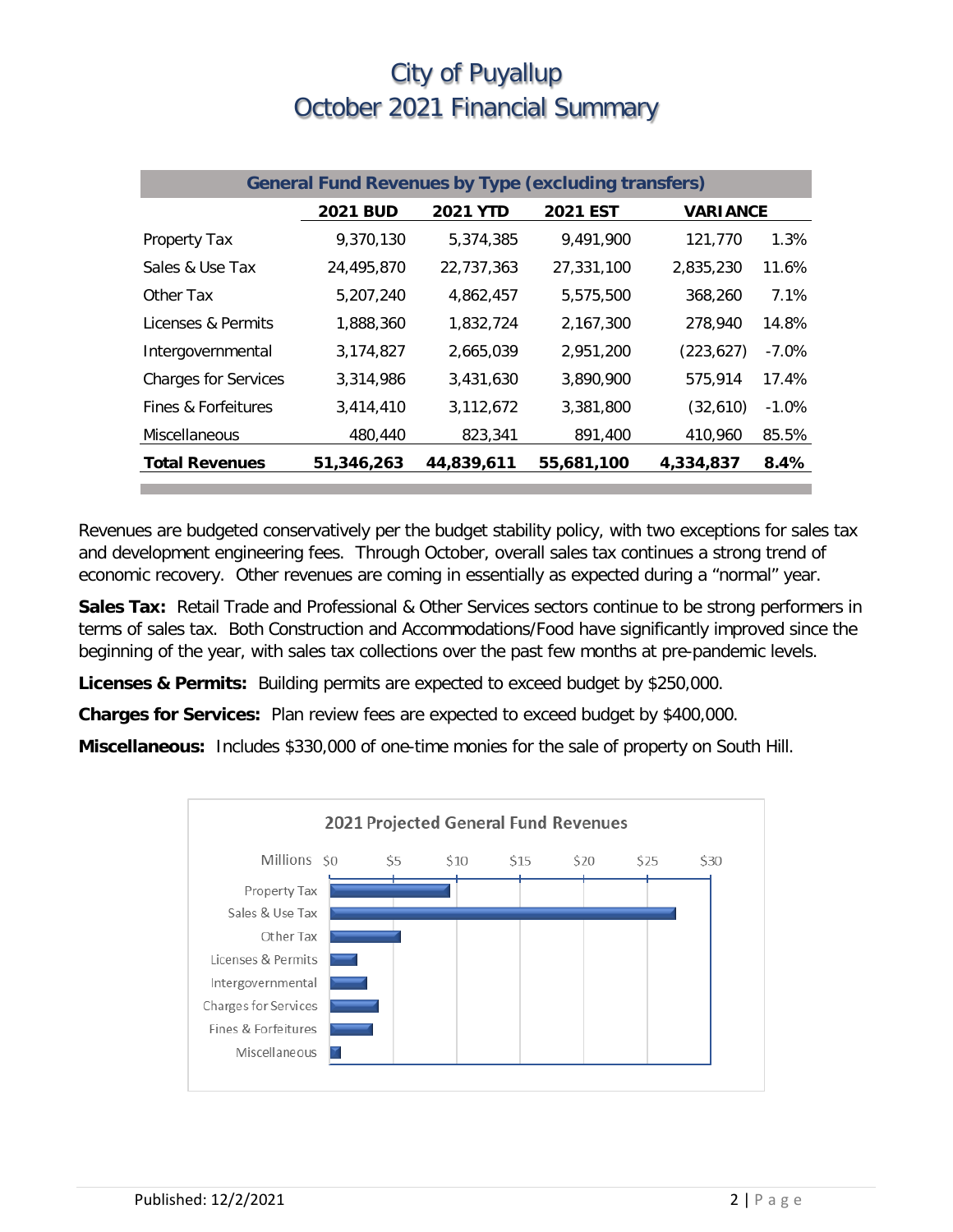|                           |                 |                 | <b>General Fund Expenditures by Department (excluding transfers)</b> |                 |       |
|---------------------------|-----------------|-----------------|----------------------------------------------------------------------|-----------------|-------|
|                           | <b>2021 BUD</b> | <b>2021 YTD</b> | 2021 EST                                                             | <b>VARIANCE</b> |       |
| City Council              | 225,120         | 160,396         | 213,630                                                              | 11,490          | 5.1%  |
| City Manager              | 1,523,499       | 948,962         | 1,118,560                                                            | 404,939         | 26.6% |
| <b>City Clerk</b>         | 391,700         | 287,993         | 377,190                                                              | 14,510          | 3.7%  |
| Dev & Permiting Svcs      | 4,759,828       | 3,690,855       | 4,675,150                                                            | 84,678          | 1.8%  |
| Finance                   | 758,710         | 571,160         | 730,120                                                              | 28,590          | 3.8%  |
| Human Resources           | 457,930         | 337,019         | 435,020                                                              | 22,910          | 5.0%  |
| Legal                     | 1,274,060       | 1,048,770       | 1,253,940                                                            | 20,120          | 1.6%  |
| Library                   | 2,979,940       | 2,045,891       | 2,664,700                                                            | 315,240         | 10.6% |
| <b>Municipal Court</b>    | 2,171,518       | 1,720,416       | 2,106,930                                                            | 64,588          | 3.0%  |
| Non-Departmental          | 1,069,942       | 608,539         | 959,070                                                              | 110,872         | 10.4% |
| Parks & Recreation        | 6,280,789       | 4,580,139       | 5,796,770                                                            | 484,019         | 7.7%  |
| Police                    | 22,479,212      | 18,462,065      | 22,411,800                                                           | 67,412          | 0.3%  |
| Public Works              | 2,808,400       | 1,728,357       | 2,319,000                                                            | 489,400         | 17.4% |
| <b>Total Expenditures</b> | 47,180,648      | 36,190,563      | 45,061,880                                                           | 2,118,768       | 4.5%  |

No major expenditure variances through October. Departments are authorized to spend up to their adopted budgets, without specific action needed to reduce spending.



General Government: City Council, City Clerk, City Manager, Finance, Human Resources, Legal, Non-Dept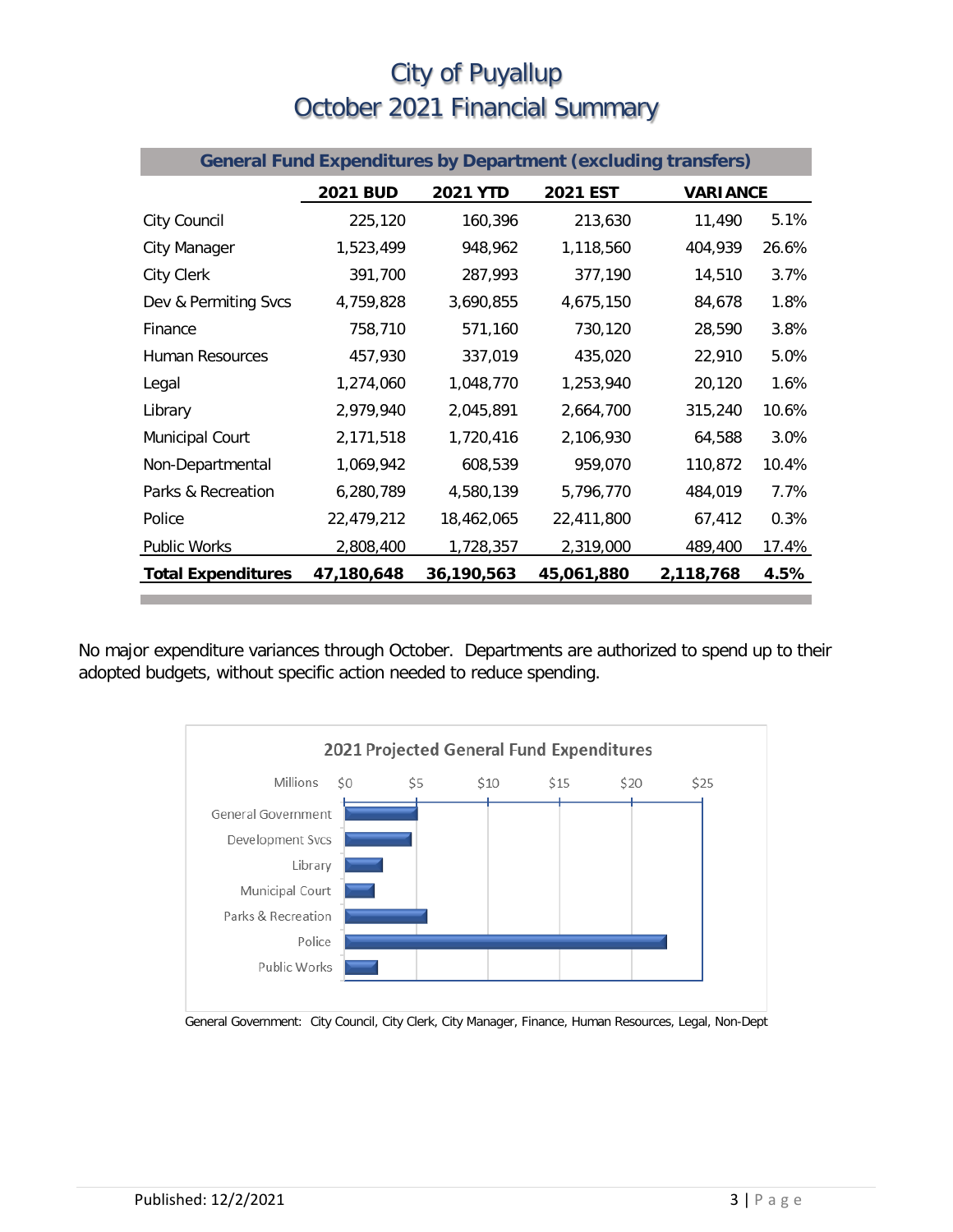Street Fund at a Glance… (excluding intrafund transfers)

The Street Fund accounts for repairs and maintenance, debt service and construction of city streets. Grants and other non-city monies are pursued to help offset costs of eligible capital projects.

|                            | <b>Street Fund</b> |                 |                 |
|----------------------------|--------------------|-----------------|-----------------|
|                            | <b>2020 ACT</b>    | <b>2021 BUD</b> | <b>2021 YTD</b> |
| <b>Beginning Balance</b>   | 8,934,353          | 10,215,288      | 10,215,288      |
| Fuel Tax/Multimodal Funds  | 385,937            | 429,490         | 329,885         |
| <b>Traffic Impact Fees</b> | 662,116            | 1,200,000       | 1,279,964       |
| Capital Project Grants     | 1,932,349          | 9,735,429       | 6,872,326       |
| <b>Other Revenues</b>      | 413,163            | 652,560         | 10,285          |
| Transfers In               | 5,831,629          | 6,953,718       | 3,396,598       |
| <b>Total Revenues</b>      | 9,225,195          | 18,971,197      | 11,889,057      |
| <b>Operating Expenses</b>  | 1,784,997          | 2,077,810       | 2,746,154       |
| Debt Service               | 1,156,219          | 1,031,770       | 1,030,763       |
| Capital Projects           | 5,003,043          | 24,182,436      | 7,191,640       |
| <b>Transfers Out</b>       |                    |                 |                 |
| <b>Total Expenditures</b>  | 7,944,260          | 27,292,016      | 10,968,557      |
| <b>Ending Balance</b>      | 10,215,288         | 1,894,469       | 11,135,789      |

Transfers In from GF Tier 1, Budget Stability, REET and LIFT grant.

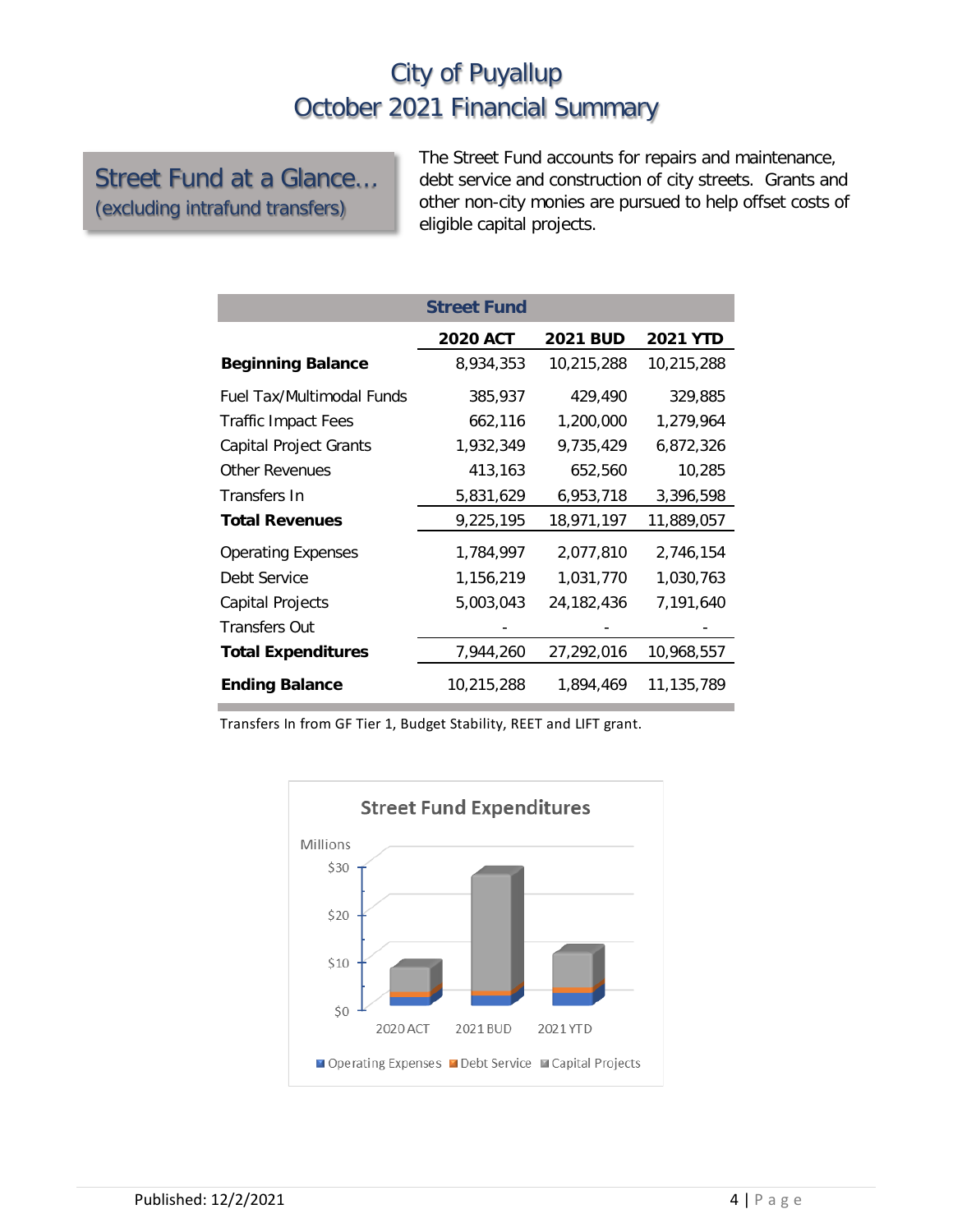Utilities at a Glance… (excluding transfers)

City utilities (sanitation, water, wastewater and stormwater) are funded with user and system development charges, which are expected to cover the operations, debt service and capital needs of the utility.

In response to the economic hardship on residents and businesses resulting from the state-wide response to COVID-19, the City has expanded the utility payment extension policy and waived late fees. Both are scheduled to be in effect until 60 days after the state of emergency is lifted. At that point, the regular payment extension and late fee policies will resume. As the months have gone by, delinquent account balances have increased substantially to nearly \$450,000 versus a pre-pandemic average of \$250,000. Pierce County has implemented a customer relief program and \$300,000 of City ARPA monies have been reserved for this purpose. We are hopeful that these programs will provide sufficient aid to those of our customers needing assistance.

| <b>Combined Utility Funds</b> |                 |                 |                 |  |  |  |  |
|-------------------------------|-----------------|-----------------|-----------------|--|--|--|--|
|                               | <b>2020 ACT</b> | <b>2021 BUD</b> | <b>2021 YTD</b> |  |  |  |  |
| <b>Beginning Balance</b>      | 25,225,934      | 27,835,990      | 27,835,990      |  |  |  |  |
| User Fees                     | 23,709,811      | 24,478,020      | 21,483,997      |  |  |  |  |
| <b>System Dev Charges</b>     | 1,945,322       | 1.980.860       | 3.078.015       |  |  |  |  |
| <b>Other Revenues</b>         | 338,556         | 294.200         | 171,071         |  |  |  |  |
| Grants                        | 1,257,782       | 6,402,477       | 1,095,775       |  |  |  |  |
| <b>Total Revenues</b>         | 27,251,471      | 33, 155, 557    | 25,828,859      |  |  |  |  |
| <b>Operating Expenses</b>     | 17,220,171      | 18,821,430      | 15,246,260      |  |  |  |  |
| Debt Service                  | 543,810         | 286,000         | 441,379         |  |  |  |  |
| <b>Capital Projects</b>       | 6,877,434       | 36,980,737      | 4,876,078       |  |  |  |  |
| <b>Total Expenditures</b>     | 24,641,415      | 56,088,167      | 20,563,716      |  |  |  |  |
| <b>Ending Balance</b>         | 27,835,990      | 4,903,380       | 33,101,132      |  |  |  |  |

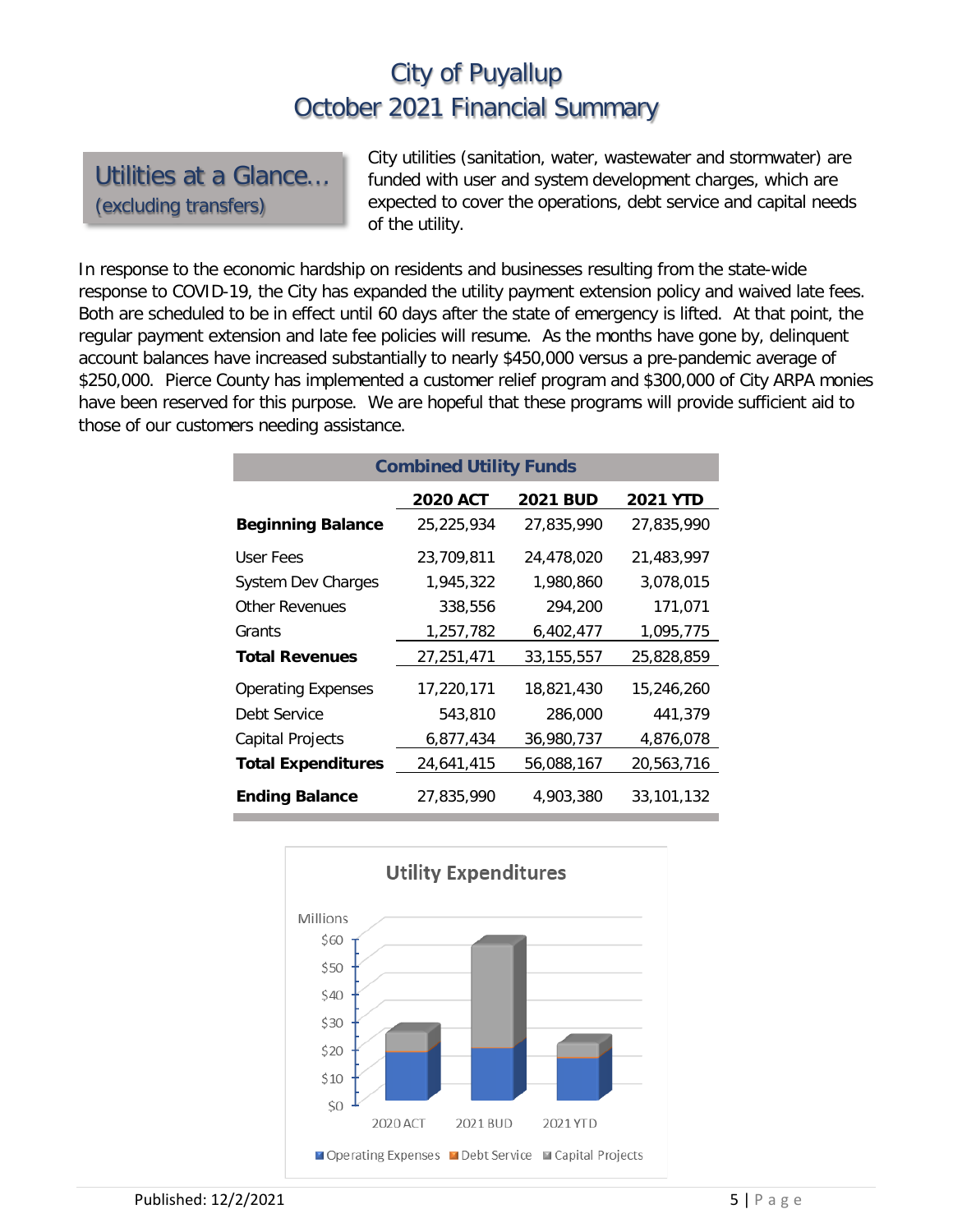| <b>City-Wide Cash and Investments</b> |              |            |                |            |            |                 |  |
|---------------------------------------|--------------|------------|----------------|------------|------------|-----------------|--|
|                                       | 2016 YE      | 2017 YE    | <b>2018 YE</b> | 2019 YE    | 2020 YE    | <b>2021 OCT</b> |  |
| <b>General Fund</b>                   | 1,714,189    | 5,613,564  | 7,188,466      | 7,504,974  | 7,786,760  | 13,036,676      |  |
| General Fund - Other                  | 3,504,895    | 2,648,335  | 2,806,831      | 2,798,442  | 4,486,592  | 4,597,798       |  |
| Special Revenue                       | 7,245,450    | 9,455,865  | 4,562,016      | 5,261,402  | 5,119,889  | 13,199,190      |  |
| Debt Service                          | 282,095      | 288,292    | 305,283        | 517,046    | 505,658    | 3,017,061       |  |
| <b>Street Capital Projects</b>        | 3,486,440    | 5,273,289  | 5,476,894      | 8,915,411  | 10,215,288 | 11,299,328      |  |
| Parks Capital Projects                | 1,150,658    | 1,896,328  | 4,879,439      | 2,904,086  | 2,948,859  | 3,952,217       |  |
| <b>Facility Capital Projects</b>      | 119,948      | 121,076    | 558,137        | 1,984,322  | 1,961,283  | 1,893,690       |  |
| Enterprise - Utilities                | 23,046,430   | 25,887,173 | 23,569,469     | 25,214,816 | 27,833,412 | 33,045,641      |  |
| Enterprise - Pavilion                 | 101,306      | 87,234     | 97,165         | 95,158     | 90,373     | 97,346          |  |
| Internal Service                      | 7,545,047    | 7,662,713  | 8,350,700      | 8,885,049  | 8,008,817  | 8,351,627       |  |
| Total                                 | 48, 196, 459 | 58,933,870 | 57,794,399     | 64,080,707 | 68,956,931 | 92,490,572      |  |

**General Fund:** Comparing 2016 and 2020 ending cash, the balance has grown by \$6.2 million. This is intentional growth to ensure adequate reserves for cash flow purposes and in case of an economic downturn.

**All Other Funds:** As of 2020 year-end, the cash balances for all other funds combined have grown by \$15.5 million since 2016, largely due to a significant increase in funding available for capital projects.

Special Revenues include \$5.9 million in ARPA monies received in July, which is half of the City's total allocation. The remaining half is expected in July/August 2022.